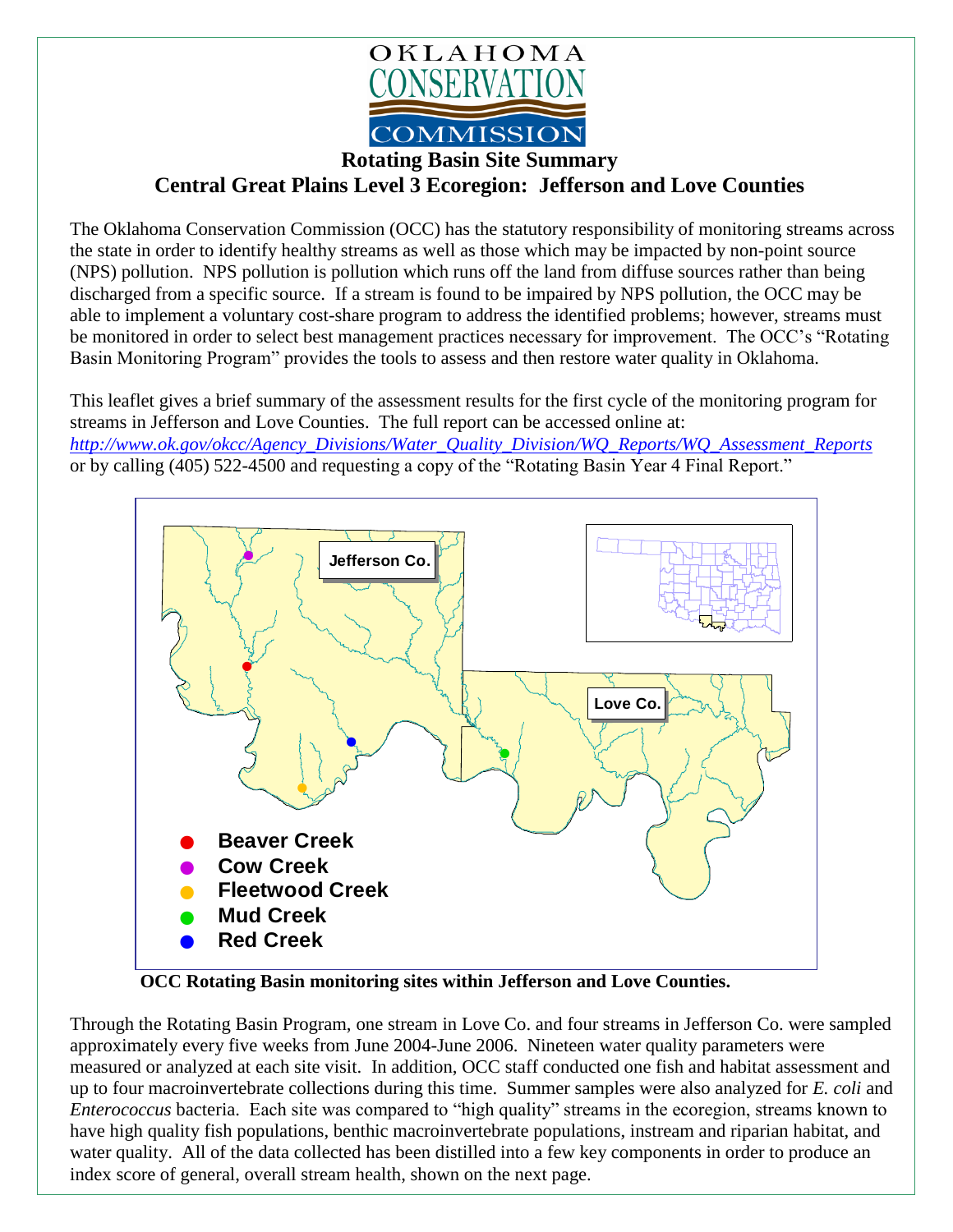**Summary of general stream health as determined by comparison to high quality streams in the Central Great Plains ecoregion and by assessment using Oklahoma State Water Quality Standards†.**

| moderate<br>good<br>poor       | <b>Poor</b>                |                     |                                  |                            |                               |
|--------------------------------|----------------------------|---------------------|----------------------------------|----------------------------|-------------------------------|
|                                | <b>Mud</b><br><b>Creek</b> | Cow<br><b>Creek</b> | <b>Fleetwood</b><br><b>Creek</b> | <b>Red</b><br><b>Creek</b> | <b>Beaver</b><br><b>Creek</b> |
| <b>Overall Stream Health</b>   | 26                         | 25                  | 25                               | 21                         | 19                            |
| Phosphorus                     | $\overline{5}$             | 5                   | $\overline{3}$                   | 5                          |                               |
| Nitrogen                       | $5\overline{)}$            | $\mathbf{1}$        | 5 <sup>5</sup>                   | 5                          | 5                             |
| Ammonia                        | 5                          | 5                   | $\overline{5}$                   | 5                          | 5                             |
| Dissolved Oxygen               | $-5$                       | 5                   | $-5$                             | $-5$                       | 5                             |
| pH                             | 5                          | 5                   | $\overline{5}$                   | 5                          | 5                             |
| Turbidity                      | $-5$                       | $-5$                | $-5$                             | $-5$                       | $-5$                          |
| Salts (chloride, sulfate, TDS) | 5                          | $-5$                | 5 <sup>5</sup>                   | 5                          | $-5$                          |
| Fish                           | $\overline{3}$             | 3                   |                                  | 5                          | 5                             |
| Macroinvertebrates             | no info                    | 3                   | $\overline{3}$                   |                            | $\overline{3}$                |
| Instream/Riparian Habitat      | 5                          | 5                   | $\overline{5}$                   | 5                          | 5                             |
| Bacteria                       | 3                          | $\overline{3}$      | $\overline{3}$                   | $-5$                       | $-5$                          |

*Scale of 1-5 with 5 being the best*

KEY:  $1 =$ significantly lower than high quality sites

3=not as good as high quality sites but not impaired

5=equal to or better than high quality sites in the area

-5=impaired by state standards

no info=macroinvertebrates were not collected due to no flow conditions

**Beaver Creek (OK311200-00-0030L):** This stream is on the state's 303(d) list† as impaired due to turbidity, bacteria, total dissolved solids, and chloride. The amount of phosphorus in the stream was significantly higher than high quality sites in the ecoregion. The macroinvertebrate community was slightly impaired.

**Cow Creek (OK311200-00-0060L):** This stream is on the state's 303(d) list<sup>†</sup> as impaired for turbidity, total dissolved solids, and chloride. Significantly high levels of nitrogen were recorded as well. The stream has higher bacteria levels than high quality sites in the ecoregion but is not impaired for bacteria currently. Both the fish and macroinvertebrate communities were poorer than high quality sites in the ecoregion.

**Fleetwood Creek (OK311100-01-0300D):** This stream is on the state's 303(d) list† as impaired for turbidity and low dissolved oxygen. The stream has higher phosphorus and bacteria levels than high quality sites in the ecoregion. The macroinvertebrate community was slightly impaired, and the fish community was poor relative to high quality sites in the ecoregion.

**Mud Creek (OK311100-04-0010D):** This stream is on the state's 303(d) list† as impaired for turbidity and low dissolved oxygen. The fish community was not as robust as high quality sites in the ecoregion, and the stream has higher bacteria levels than high quality sites in the ecoregion but is not impaired for bacteria currently.

Red Creek (OK311100-01-0290D): This stream is on the state's 303(d) list<sup>†</sup> as impaired for turbidity, low dissolved oxygen, and bacteria. The macroinvertebrate community was moderately impaired and significantly different from high quality sites in the ecoregion.

*† The use of Oklahoma Water Quality Standards to assess streams and the 2008 results are described in the DEQ's 2008 Integrated Report, accessible online at http://www.deq.state.ok.us/wqdnew/305b\_303d/2008\_integrated\_report\_entire\_document.pdf*